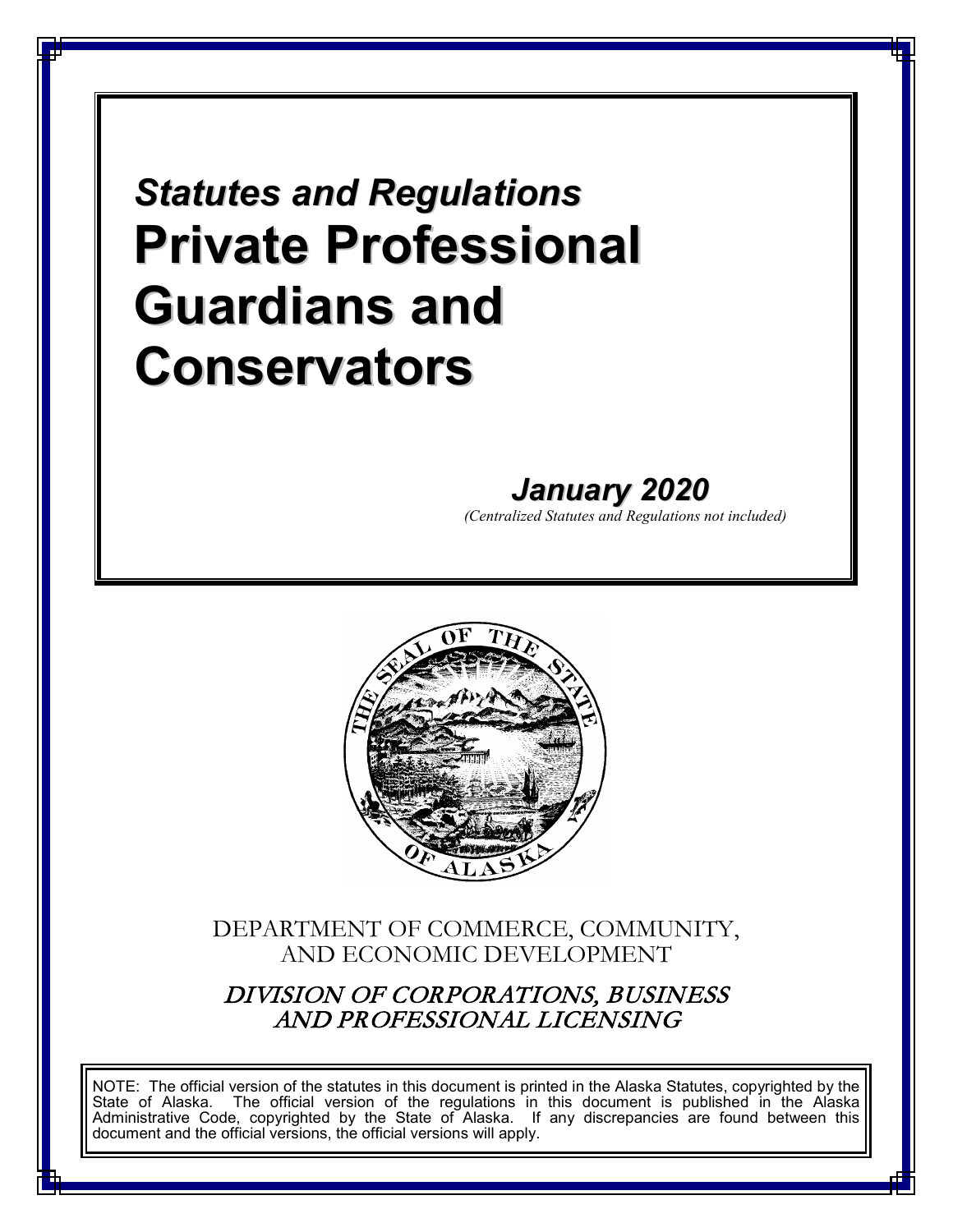## **TABLE OF CONTENTS**

| Section  |                                                                 | Page |
|----------|-----------------------------------------------------------------|------|
| - 1. - - | <b>Private Professional Conservators and Guardians Statutes</b> |      |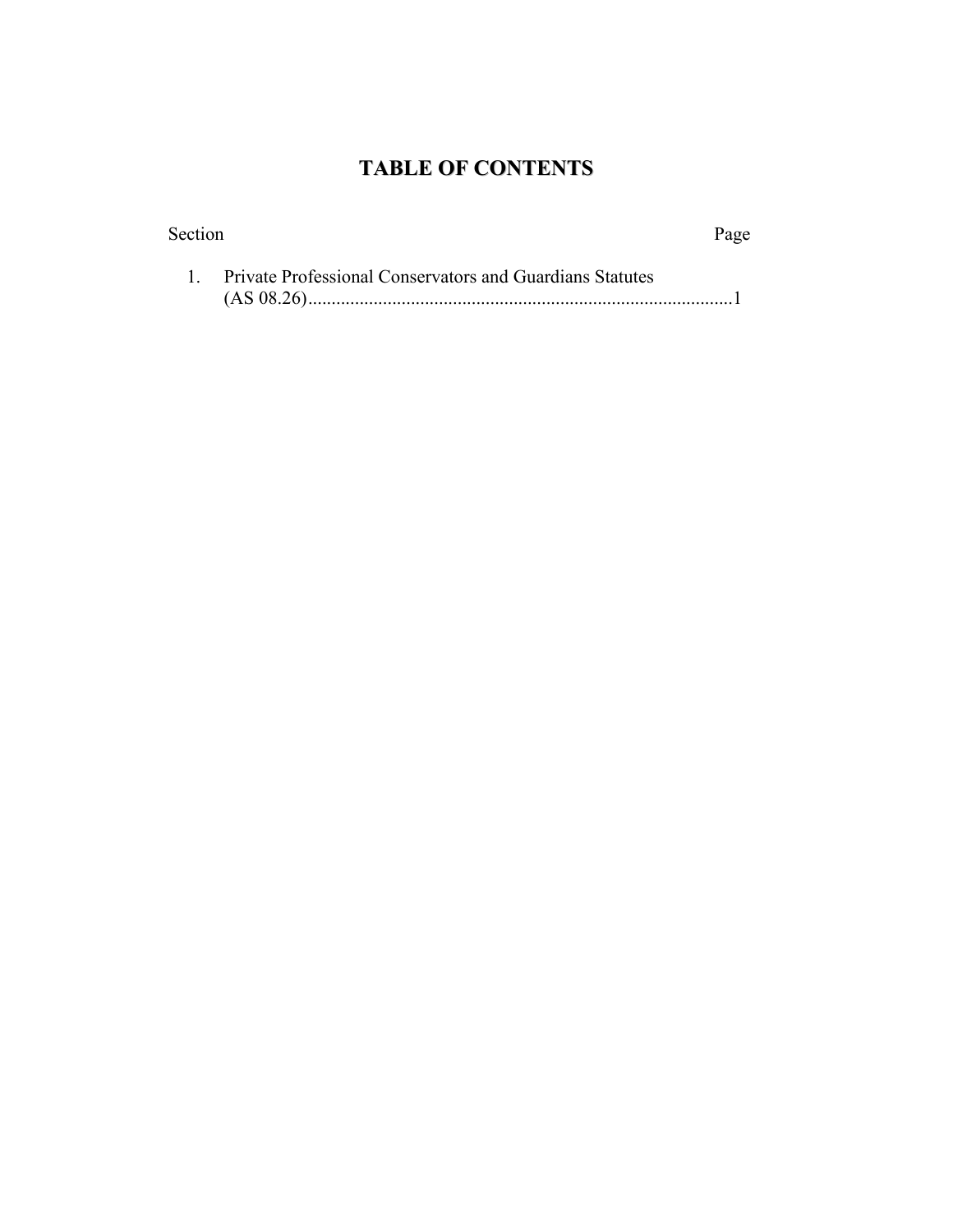#### **CHAPTER 26. PRIVATE PROFESSIONAL CONSERVATORS AND GUARDIANS.**

#### **Article**

- **1. Licensing (§§ 08.26.010 - 08.26.070)**
- **2. Reports (§§ 08.26.080, 08.26.090)**
- **3. Practices (§§ 08.26.100 - 08.26.120)**
- **4. Discipline (§§ 08.26.130, 08.26.140)**
- **5. General Provisions (§§ 08.26.180, 08.26.190)**

#### **ARTICLE 1. LICENSING.**

#### **Section**

- **10. License required; exception**
- **20. Requirements for private professional full and partial guardian licenses**
- **30. Requirements for private professional conservator license**
- **40. (Repealed)**
- **50. Temporary license**
- **60. Application requirements**
- **70. Criminal history record information checks**

**Sec. 08.26.010. License required; exception.** (a) Except as provided by (b) of this section or AS 08.26.180, a person may not engage in the business of providing services as a private professional guardian or conservator unless the person has a license issued under this chapter.

(b) An individual may be appointed and provide services as a private professional guardian or conservator without a license issued under this chapter and receive compensation approved by a court as long as the individual does not act as a guardian or conservator for more than one person or two people who are related to each other up to and including the fourth degree of consanguinity, whether of the whole or half blood or by adoption, computed under the rules of civil law.

**Sec. 08.26.020. Requirements for private professional full and partial guardian licenses.** (a) The department shall issue a private professional full guardian license to an individual

(1) who is at least 21 years of age;

(2) who has two or more years of professional client casework experience or at least an associate degree in human services, social work, psychology, sociology, gerontology, special education, or a closely related field;

(3) who is certified as a guardian by a nationally recognized organization in the field of guardianships;

(4) whose criminal history record checks under AS 08.26.070 show that the individual has not been convicted of a felony or of a misdemeanor offense in the state or in any other jurisdiction involving fraud, misrepresentation, material omission, misappropriation, theft, conversion, or any other crime the department determines would affect the individual's ability to provide the services of a guardian competently and safely for the protected person within 10 years before the application;

(5) who satisfies the application requirements of AS 08.26.060; and

(6) who satisfies the requirements for obtaining a private professional conservator license under AS 08.26.030.

(b) The department shall issue a private professional partial guardian license to an individual who satisfies the requirements under (a)(1) – (5) of this section. A licensed private professional partial guardian may not perform conservator services.

**Sec. 08.26.030. Requirements for private professional conservator license.** The department shall issue a private professional conservator license to an individual

(1) who is at least 21 years of age;

(2) who has obtained a high school diploma, or a general education development diploma or its equivalent;

(3) who has six months' employment experience in a position involving financial management, or has at least an associate degree in accounting or a closely related field;

(4) who is certified as a guardian by a nationally recognized organization in the field of guardianships;

(5) whose criminal history record checks under AS 08.26.070 show that the individual has not been convicted of a felony or of a misdemeanor offense in the state or in any other jurisdiction involving fraud, misrepresentation, material omission, misappropriation, theft, conversion, or any other crime that the department determines would affect the individual's ability to provide the services of a conservator competently and safely for the protected person within 10 years before the application; and

(6) who satisfies the application requirements of AS 08.26.060.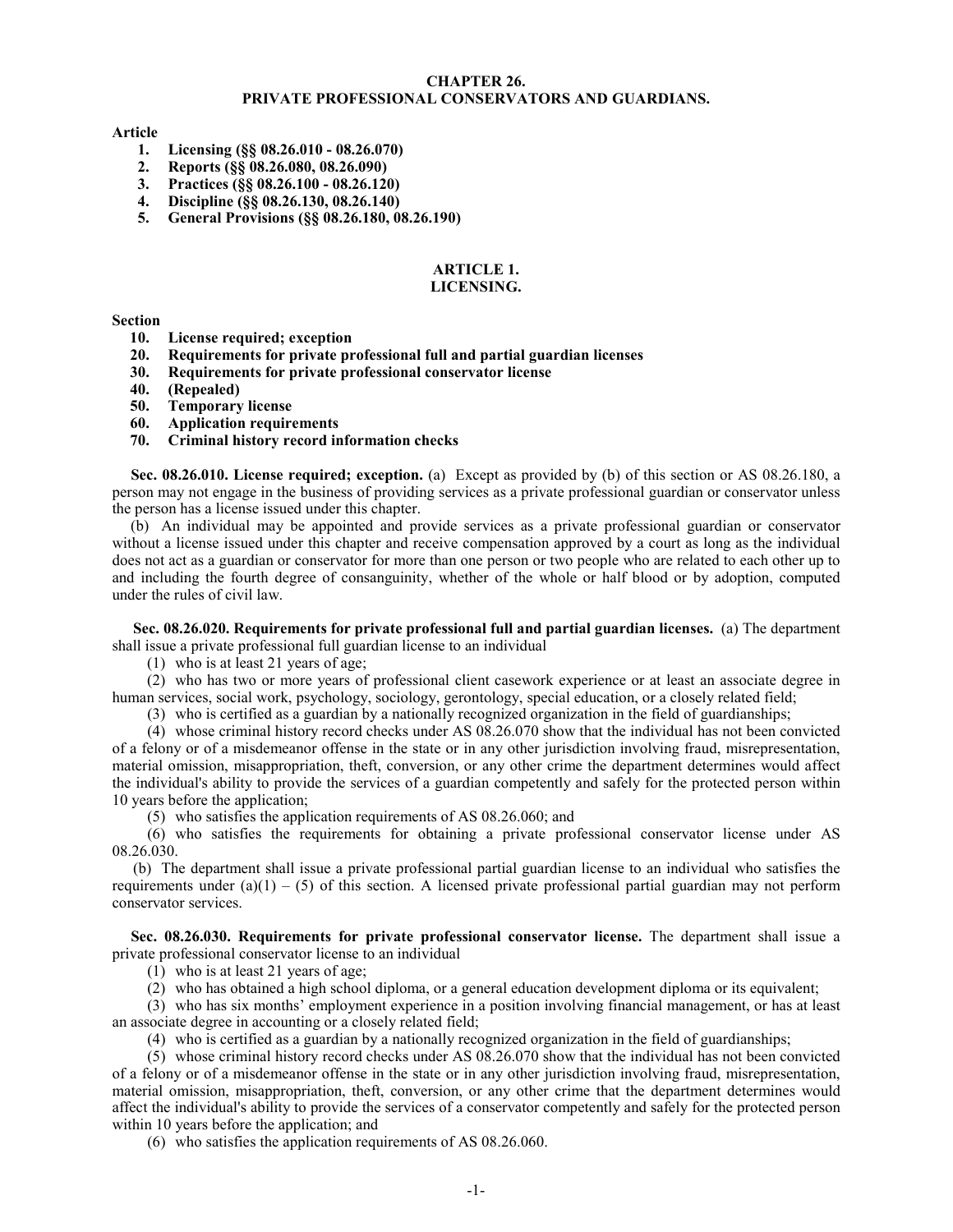#### **Sec. 08.26.040. Requirements of organizational license.** *[Repealed, Sec. 31 ch 53 SLA 2008.]*

**Sec. 08.26.050. Temporary license.** (a) The department shall issue a temporary license to an individual under AS 08.26.020 or 08.26.030 who

(1) is not certified by a nationally recognized organization in the field of guardianships at the time of the application but is likely to become certified within one year from the date of the license, and otherwise satisfies the licensing requirements of AS 08.26.020 or 08.26.030; and

(2) satisfies the application requirements of AS 08.26.060.

(b) If the individual with a temporary license under (a) of this section submits proof of certification by a nationally recognized organization in the field of guardianships within one year from the date of the issuance of the temporary license, the department shall issue the individual a license under AS 08.26.020 or 08.26.030 without requiring a new application.

(c) A temporary license issued under this section may not be renewed.

**Sec. 08.26.060. Application requirements.** To apply for a license under this chapter, a person shall submit an application on a form provided by the department and submit

(1) two complete fingerprint cards containing fingerprints and other information required by the Department of Public Safety to obtain state and national criminal history record information under AS 12.62 and AS 12.64;

(2) a written waiver of confidentiality signed by the applicant allowing the department to access at any time relevant complaint information made about the applicant to adult protective services, the designated protection and advocacy agency, the long-term care ombudsman, or an entity that certifies or licenses private professional guardians or private professional conservators;

(3) a written statement signed by the applicant that the applicant will allow immediate access at any time to the department to the file of a ward or protected person and to financial information regarding the applicant, including corporate or other business records; and

(4) payment of the application fee, any criminal history record information checks fee charged under AS 12.62.160(d), and any other fees required by the department.

**Sec. 08.26.070. Criminal history record information checks.** (a) For each applicant for a license under this chapter, the department shall submit the fingerprint cards and other relevant information received with the application to the Department of Public Safety and request the Department of Public Safety to

(1) submit the fingerprints to the Federal Bureau of Investigation for a national criminal history record information check on the applicant;

(2) perform a state criminal history record information check on the applicant; and

(3) provide the department with the results of the criminal history record information checks made under (1) and (2) of this subsection.

(b) The department may not issue a license to a person under this section unless the department receives the report required by (a)(3) of this section.

#### **ARTICLE 2. REPORTS.**

#### **Section**

**80. Annual report**

#### **90. Submission of court reports to department**

**Sec. 08.26.080. Annual report.** (a) Within 30 days following the end of each calendar year, a licensee shall submit to the office of public advocacy, Department of Administration

(1) evidence of the continuing existence of a court ordered bond, if any, required by a court to be maintained by the guardian or conservator;

(2) a list, including case numbers, of the wards and protected persons for whom the licensee is acting as a private professional guardian or private professional conservator;

(3) an accurate financial statement of the licensee, including total fees collected from the protected person, total business expenses, and documents necessary to establish financial solvency of the licensee;

(4) a letter stating that the licensee has filed all required court reports in the previous calendar year; and

(5) a copy of all of the licensee's federal tax documents filed with the Internal Revenue Service and all of the licensee's correspondence with the Internal Revenue Service for the calendar year.

(b) The office of public advocacy shall notify the department of the licensee's compliance with (a) of this section.

**Sec. 08.26 090. Submission of court reports to department.** Upon request of the department, a licensee shall submit to the department a copy of the reports that the licensee is required to submit to a court under AS 13.26.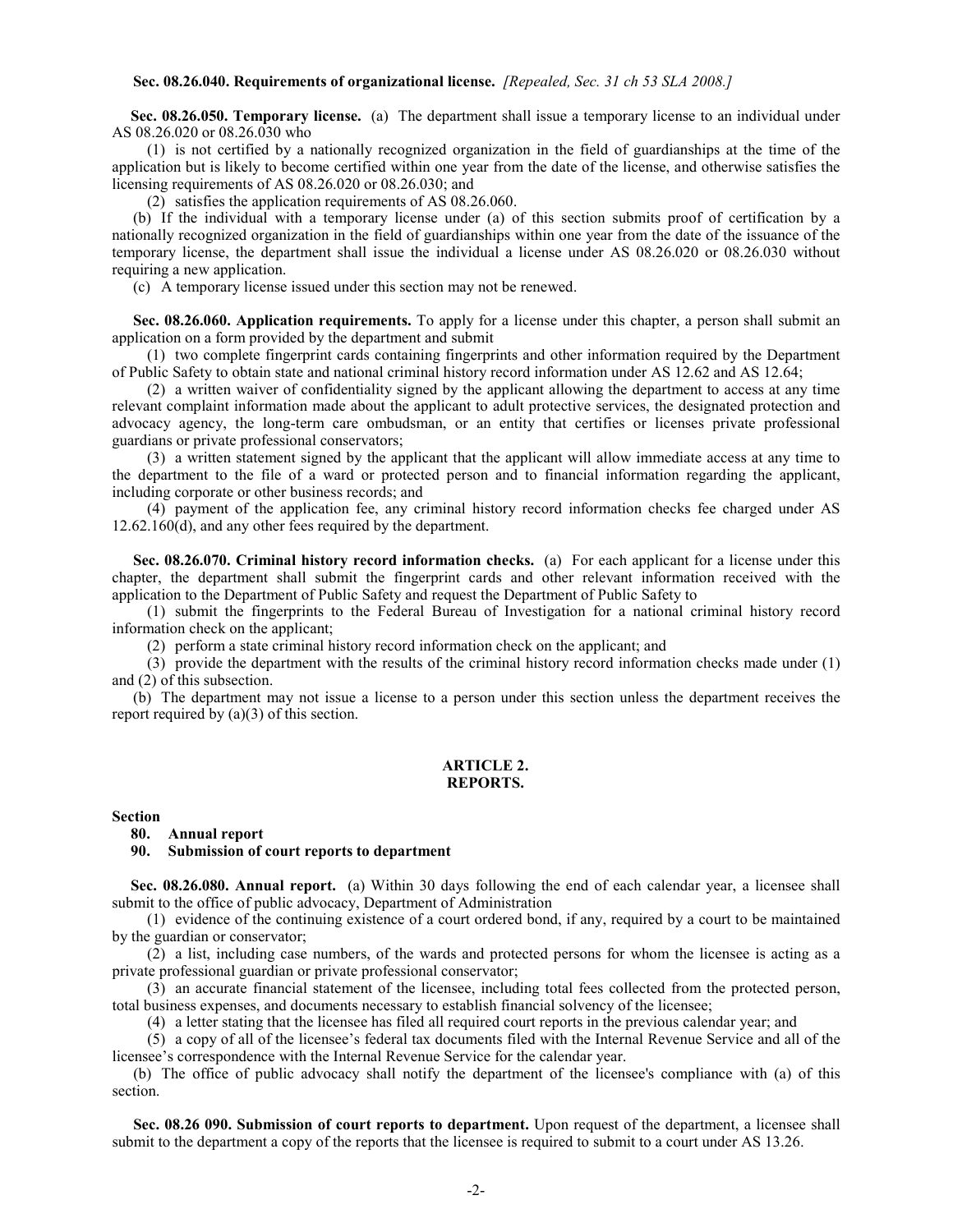#### **ARTICLE 3. PRACTICES.**

**Section**

**100. Court appointment**

**110. Fees**

**120. Required notification**

**Sec. 08.26.100. Court appointment.** An individual who engages in the business of providing services as a guardian or conservator may not be appointed as a guardian or a conservator in a court proceeding unless the individual is licensed under this chapter or exempt under AS 08.26.010 or AS 08.26.180.

**Sec. 08.26.110. Fees.** (a) A licensee may not receive a payment for services rendered to a ward or a protected person until the licensee obtains court approval of a proposed fee schedule. The fee schedule must include a statement of the hourly fee for professional and administrative services and a monthly maximum amount that the licensee can charge the ward or protected person.

(b) A payment requested by a licensee that exceeds the established monthly maximum amount identified under (a) of this section may not be made unless the payment is approved by the court. A request for court approval of a fee that exceeds the established monthly maximum amount must include the following information for the services covered by the fee:

- (1) the name of the person who provided the service;
- (2) the date when the service was provided;
- (3) the hourly rate of compensation for the service;
- (4) a description of the service; and
- (5) the amount of time used to perform the service.

**Sec. 08.26.120. Required notification.** A licensee shall notify the department immediately if

(1) the licensee fails to file a report to the court required by this chapter;

(2) the licensee has been removed as a guardian or conservator for a ward or protected person;

(3) the licensee has received a gift with a value of more than \$100 from a ward or protected person during the two years before the appointment;

- (4) the licensee has an interest in an enterprise that provides services to the ward or protected person;
- (5) an employee or contractor of the licensee is arrested for any offense; or
- (6) the licensee has filed for bankruptcy.

#### **ARTICLE 4. DISCIPLINE.**

**Section**

#### **130. Grounds for disciplinary action**

**140. Petition by department**

**Sec. 08.26.130.** Grounds for disciplinary action. The department may take disciplinary action against an individual under AS 08.01.075 or refuse to issue or renew a license if the department determines that the individual

(1) obtained or attempted to obtain a license under this chapter through deceit, fraud, or intentional misrepresentation;

(2) has not complied with the standards of conduct established by the department under AS 13.26.001;

(3) forfeited a license in this or another jurisdiction as a result of deceit, fraud, intentional misrepresentation, or professional incompetence;

(4) has been found by a court in this state to have engaged in professional misconduct or incompetence;

(5) has advertised the individual's services in a false or misleading manner;

(6) has been convicted, including a conviction based on a guilty plea or plea of nolo contendere, of a felony or other crime that affects the individual's ability to provide services competently and safely for the ward or protected person;

(7) has been found to have abandoned, exploited, abused, or neglected a vulnerable adult; in this paragraph, "vulnerable adult" has the meaning given in AS 47.24.900;

- (8) has failed to comply with this chapter or with a regulation adopted under this chapter;
- (9) has continued or attempted to practice after becoming unfit due to professional incompetence;
- (10) has failed to maintain certification by a nationally recognized organization in the field of
	- (A) guardianships, if the individual was issued a private professional guardian license; or
	- (B) conservatorships, if the individual was issued a private professional conservator license; or
- (11) fails to maintain a bond or other surety as required by a court order.